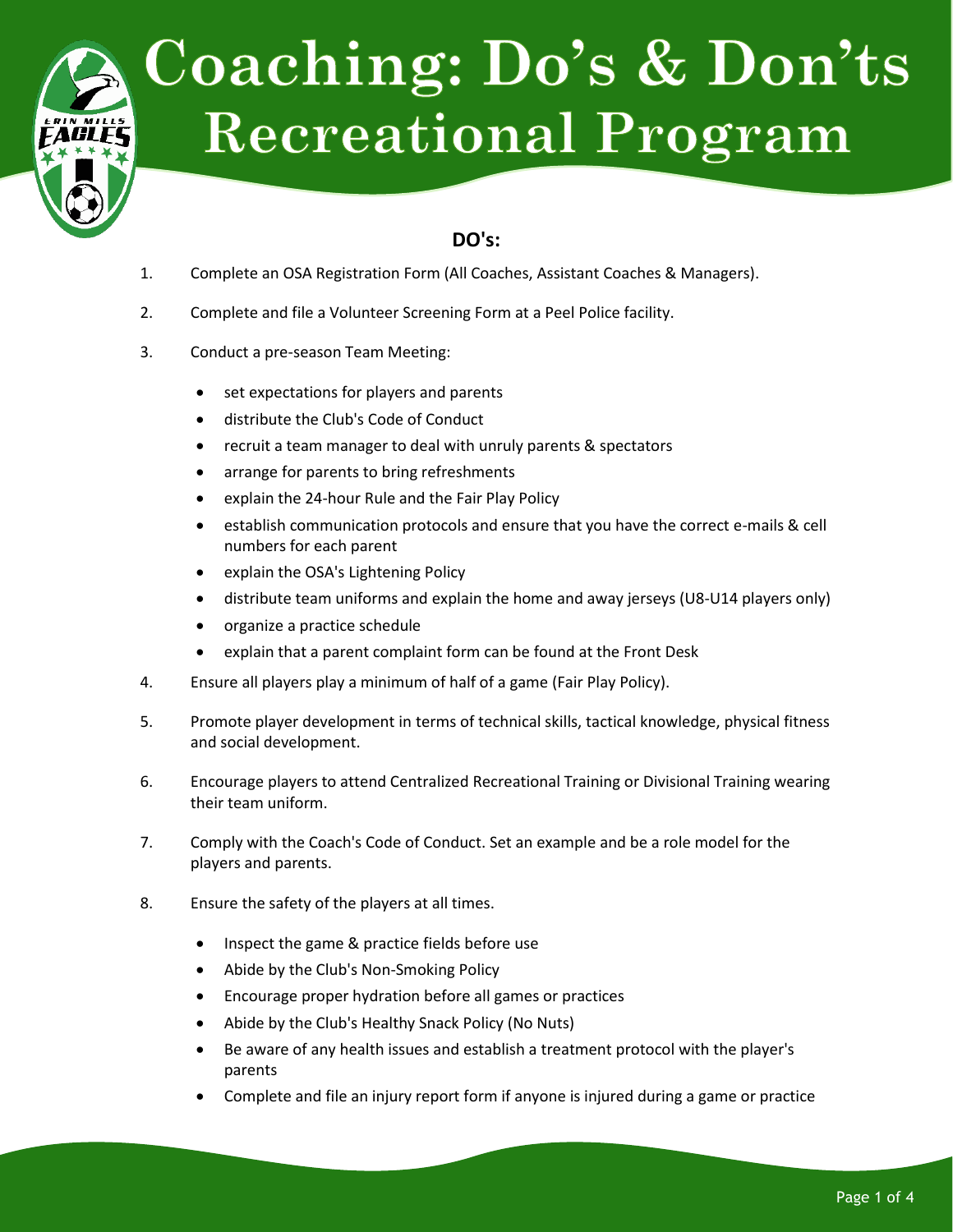- 9. Respect a player's privacy, use e-mail wisely. Follow the Club's Privacy Policy.
- 10. Be aware of potential harassment, bullying, social media abuse pay attention to players who are visibly upset, withdrawn or whose behaviour has changed - Abide by the Club's Harassment Policy and Social Media Policy. Report any Issues to a Club Director or the Discipline Chair.
- 11. Review the Club's Rules & Regulations and the OSA's Published Rules. As a Coach, you are deemed to know the Rules.
- 12. Review and be familiar with the Coaches Manual on the Club's Website.
- 13. Only the Club, the City of Mississauga, or the Match Official have the authority to cancel a game. Ensure that everyone attends all scheduled league games unless you have received written notification that the game is cancelled.
- 14. If a Match Official is not at the field at least 10 minutes before the game, Call the Club Head Referee Joe Cacciacarro at (416-886-7405) and let him know. Either the Coaches (1/2 a game) or a parent can officiate the match.

#### **DON'TS:**

- 1. Never be alone with a Player, ensure another team official or adult is present (this protects the player and the coach).
- 2. Don't smoke, use drugs or alcohol in the presence of your Players- before, during or after a game or practice.
- 3. Don't text, talk on the phone or use digital devices during any games or practices for leisure activities. Focus on the players and their needs at all times.
- 4. Don't focus exclusively on game results, play all of your players fairly, encourage fun, fitness and fair play.
- 5. Don't forget that collectively, as coaches, players, parents, staff and administrators, we are the Club. The environment that our kids play in is created by us. Ensure that it's a safe, happy, healthy and positive environment for all of the players.
- 6. Don't use foul or abusive language in any communication with players, parents, match officials, club representatives or spectators.
- 7. Don't unfairly criticize a player. Understand that guided discovery learning is best suited for players to understand the game. If it's necessary to point our deficiencies, enquire what options the player had and guide them to select the best option. In these instances, always emphasize positive aspects of the player's performance or participation.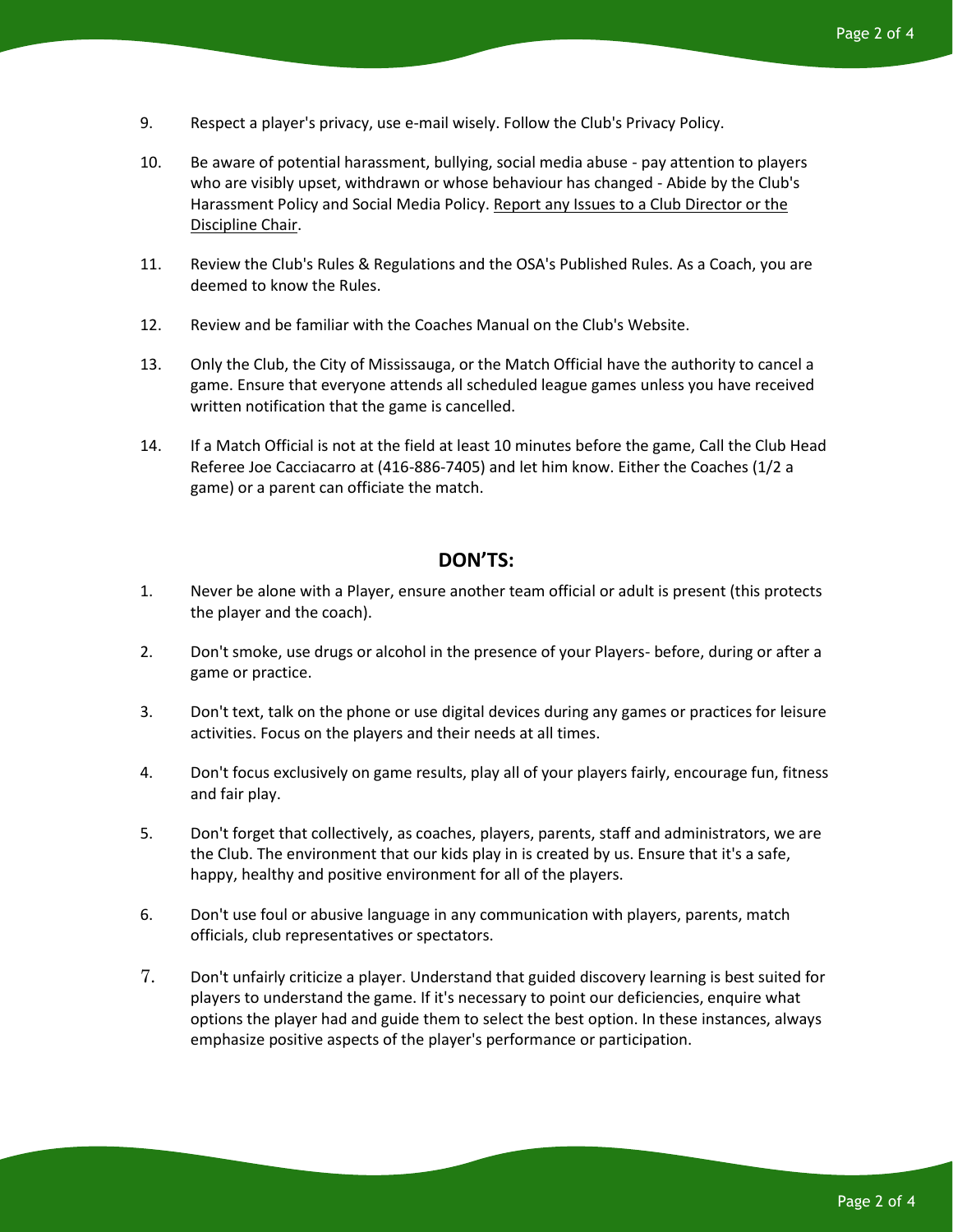#### **Game Day Expectations**

- 1. Shake hands & introduce yourself to the Match Official(s) before the game. Respect the Official's calls, even if you don`t agree with them.
- 2. Don't yell & scream at Players or Match Officials during the game. Set an example for the players - if you yell and show dissent, they will too - this only ends up hurting the Player and the Team
- 3. Don't play a Suspended or Unregistered Player (check e-mails for suspension notices & ensure all players are on the official team roster)
- 4. Don't dispute a Caution issued by a Match Official (you can request a Hearing in writing within 72 hours of the game with the required hearing fee)
- 5. Never approach a Match Official, Player, Team Official, Parent or Spectator in an aggressive manner (by words or actions)
- 6. Don't use foul, abusive, racist or sexist language directed at anyone (especially a Match Official or Player)
- 7. If you require clarification of a Match Official Decision, be polite, calm and respectful. They don`t need to explain their calls, but if you're respectful they will likely react in kind
- 8. Remember the 24-Hour Rule and remind parents when necessary
- 9. Ensure that the parents are not in the Technical Area and are sitting on the opposite side of the field at all times. Ensure that the Team Manager deals with any unacceptable spectator conduct.
- 10. File a written report to the Club Director for your age group regarding any issues pertaining to the Game. Report any misconduct by anyone in writing to the Club's Discipline Chair.

### **FORMAT OF PLAY**

**U8-U10** 7 v. 7 Format of Play - Mini Fields Maximum - 12 player roster - Minimum - 5 players per team Pass ins - when ball is out of bounds. No offside Game Leader acts as Match Official Duration of Game: U8 2 x 25 min. with size 3 or 4 ball U9-10 2 x 25 min. with ball size 4